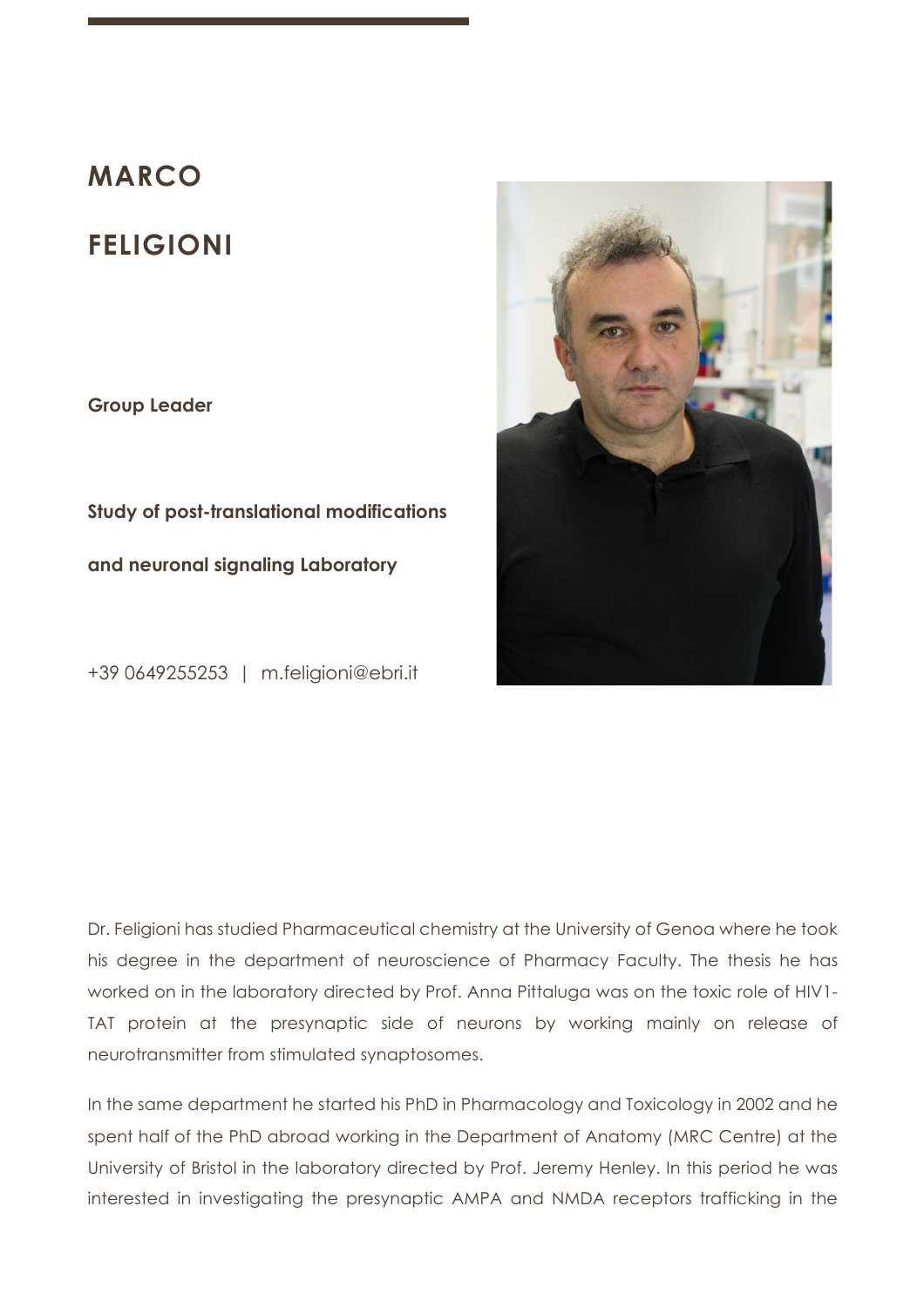synapses subfractions. Moreover he started to work on synaptic protein SUMOylation discovering that SUMO-1 synaptic alterations have an effect on the release of glutamate.

After this observation several papers, from other authors, demonstrated that SUMOylation controls the release mechanism by modifying the activity of Syntaxin1a, Synapsin and other SNARE complex proteins.

After the PhD he continued to study protein SUMOylation at Bristol University but on September 2009 he moved to Sweden in the Neuroscience department at Karolinka Institutet working in the laboratory of Prof. Ibanez. He won a fellowship grant (from Wenner-Gren Foundations) that financed his work for two years focused on understanding the possible interaction between SUMOylation and NTR-p75 receptors and eventually the role of this interaction.

In 2010 he came back to Italy and he took a senior post doc position at Mario Negri Institute in Milan in which he was investigating the role of SUMOylation in correlation with the apoptotic activity of JNK proteins and also continued to work on the release mechanisms of glutamate by presynaptic preparations.

In 2012 moved to Rome at EBRI Institute to install a new molecular and cellular biology unit in the laboratory of Pharmacology of Synaptic Diseases.

From 2016 is head of his laboratory in which continue to study the role of protein SUMOylation in neurodegenerative pathologies like ALS, Alzheimer's, Parkinson's and the mechanism of presynaptic release of neurotransmitters.

#### **Qualifications**

1999 Graduated in Pharmaceutical Chemistry at University of Genoa

2005 PhD in Pharmacology and Toxicology at University of Genoa

2005 Post Doc fellowship at Department of Anatomy MRC centre of Bristol, Uk

2008 Post Doc fellowship at Department of Neuroscience of Karolinska Institute University, Stockholm, Sweden

2010 Post Doc fellowship at Department of Neuroscience of Mario Negri Institute, Milan, Italy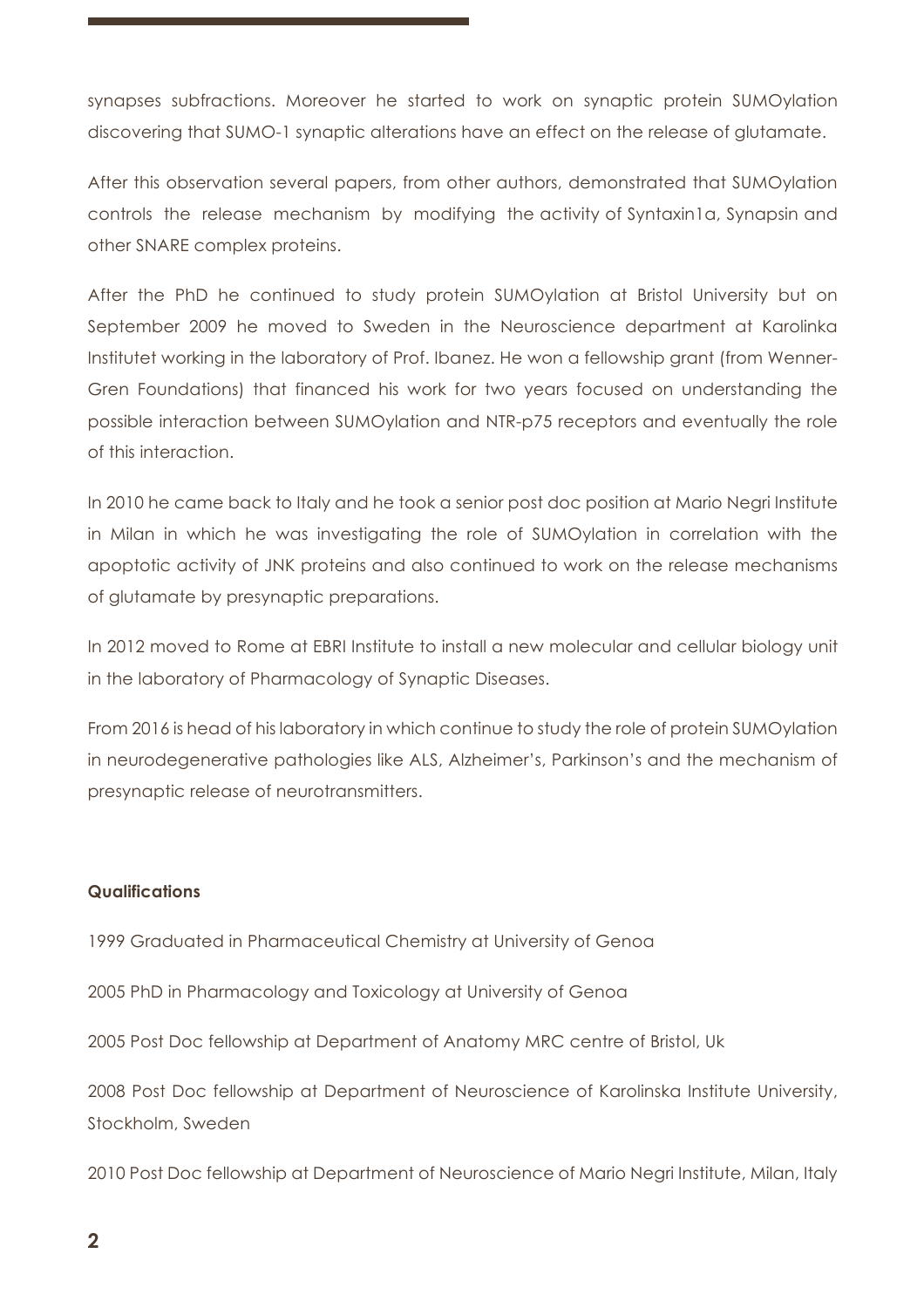2012 Post Doc fellowship at EBRI Institute, Rome, Italy

2016 Group Leader at EBRI Institute, Rome, Italy

## **Selected publications**

## **2019**

Mango D, Saidi A, Cisale GY, Feligioni M, Corbo M, Nisticò R. Targeting Synaptic Plasticity in Experimental Models of Alzheimer's Disease. Front Pharmacol. 2019 Jul 16;10:778. doi: 10.3389/fphar.2019.00778. eCollection 2019. Review.

Marcelli S, Iannuzzi F, Ficulle E, Mango D, Pieraccini S, Pellegrino S, Corbo M, Sironi M, Pittaluga A, Nisticò R, Feligioni M. The selective disruption of presynaptic JNK2/STX1a interaction reduces NMDA receptor-dependent glutamate release. Sci Rep. 2019 May 9;9(1):7146. doi: 10.1038/s41598-019-43709-2.

Tinelli C, Di Pino A, Ficulle E, Marcelli S, Feligioni M. Hyperhomocysteinemia as a Risk Factor and Potential Nutraceutical Target for Certain Pathologies. Front Nutr. 2019 Apr 24;6:49. doi: 10.3389/fnut.2019.00049. eCollection 2019.

Nuzzo T, Feligioni M, Cristino L, Pagano I, Marcelli S, Iannuzzi F, Imperatore R, D'Angelo L, Petrella C, Carella M, Pollegioni L, Sacchi S, Punzo D, De Girolamo P, Errico F, Canu N, Usiello A. Free d-aspartate triggers NMDA receptor-dependent cell death in primary cortical neurons and perturbs JNK activation, Tau phosphorylation, and protein SUMOylation in the cerebral cortex of mice lacking d-aspartate oxidase activity. Exp Neurol. 2019 Jul;317:51-65. doi: 10.1016/j.expneurol.2019.02.014.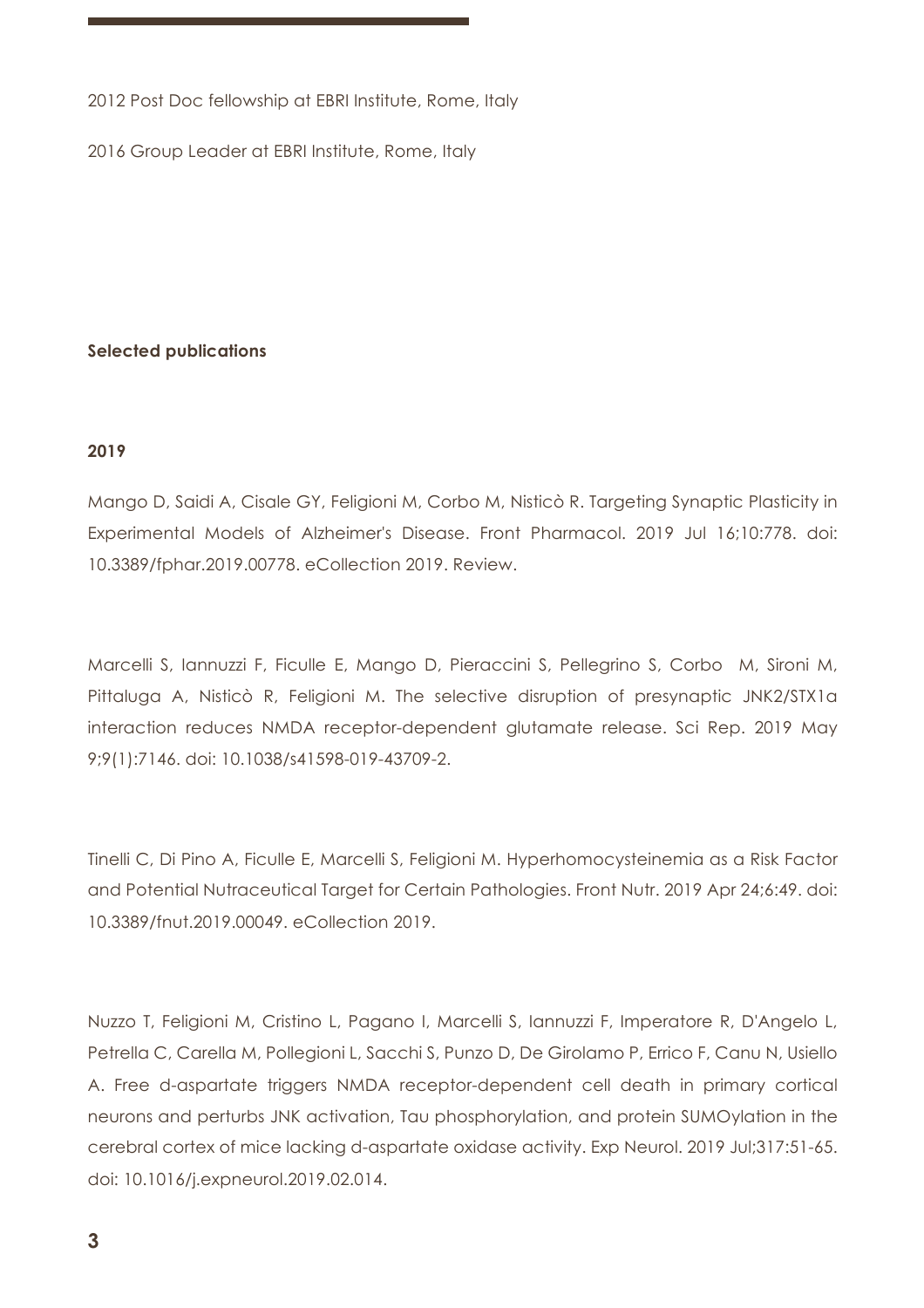Piscopo P, Lacorte E, Feligioni M, Mayer F, Crestini A, Piccolo L, Bacigalupo I, Filareti M, Ficulle E, Confaloni A, Vanacore N, Corbo M. MicroRNAs and mild cognitive impairment: A systematic review. Ageing Res Rev. 2019 Mar;50:131-141. doi: 10.1016/j.arr.2018.11.005.

Bonfiglio T, Olivero G, Vergassola M, Di Cesare Mannelli L, Pacini A, Iannuzzi F, Summa M, Bertorelli R, Feligioni M, Ghelardini C, Pittaluga A. Environmental training is beneficial to clinical symptoms and cortical presynaptic defects in mice suffering from experimental autoimmune encephalomyelitis. Neuropharmacology. 2019 Feb;145(Pt A):75-86. doi: 10.1016/j.neuropharm.2018.01.026.

## **2018**

Ficulle E, Sufian MDS, Tinelli C, Corbo M, Feligioni M. Aging-related SUMOylation pattern in the cortex and blood plasma of wild type mice. Neurosci Lett. 2018 Mar 6;668:48-54. doi: 10.1016/j.neulet.2018.01.004.

Marcelli S, Ficulle E, Piccolo L, Corbo M, Feligioni M. An overview of the possible therapeutic role of SUMOylation in the treatment of Alzheimer's disease. Pharmacol Res. 2018 Apr;130:420-437. doi: 10.1016/j.phrs.2017.12.023.

#### **2017**

Florenzano F, Veronica C, Ciasca G, Ciotti MT, Pittaluga A, Olivero G, Feligioni M, Iannuzzi F, Latina V, Maria Sciacca MF, Sinopoli A, Milardi D, Pappalardo G, Marco S, Papi M, Atlante A, Bobba A, Borreca A, Calissano P, Amadoro G. Extracellular truncated tau causes early presynaptic dysfunction associated with Alzheimer's disease and other tauopathies. Oncotarget. 2017 Apr 22;8(39):64745-64778. doi: 10.18632/oncotarget.17371. eCollection 2017 Sep 12.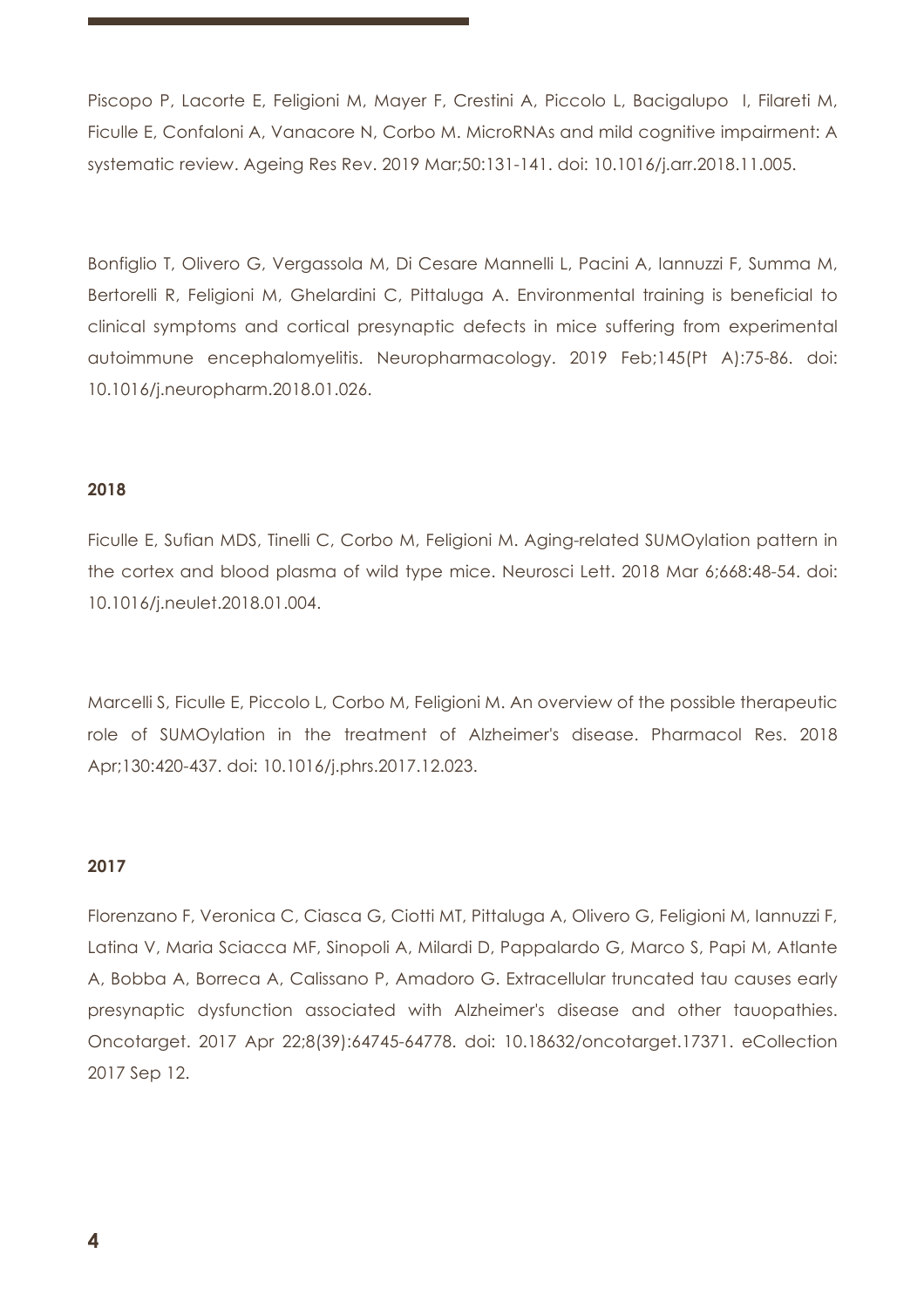Bucci R, Das P, Iannuzzi F, Feligioni M, Gandolfi R, Gelmi ML, Reches M, Pellegrino S. Selfassembly of an amphipathic ααβ-tripeptide into cationic spherical particles for intracellular delivery. Org Biomol Chem. 2017 Aug 16;15(32):6773-6779. doi: 10.1039/c7ob01693j.

Nisticò R, Salter E, Nicolas C, Feligioni M, Mango D, Bortolotto ZA, Gressens P, Collingridge GL, Peineau S. Synaptoimmunology - roles in health and disease. Mol Brain. 2017 Jun 20;10(1):26. doi: 10.1186/s13041-017-0308-9.

Marcelli S, Corbo M, Iannuzzi F, Negri L, Blandini F, Nistico R, Feligioni M. The Involvement of Post-Translational Modifications in Alzheimer's Disease. Curr Alzheimer Res. 2018 Feb 22;15(4):313-335. doi: 10.2174/1567205014666170505095109.

Mango D, Braksator E, Battaglia G, Marcelli S, Mercuri NB, Feligioni M, Nicoletti F, Bashir ZI, Nisticò R. Acid-sensing ion channel 1a is required for mGlu receptor dependent long-term depression in the hippocampus. Pharmacol Res. 2017 May;119:12-19. doi: 10.1016/j.phrs.2017.01.028.

Marcelli S, Ficulle E, Iannuzzi F, Kövari E, Nisticò R, Feligioni M. Targeting SUMO-1ylation Contrasts Synaptic Dysfunction in a Mouse Model of Alzheimer's Disease. Mol Neurobiol. 2017 Oct;54(8):6609-6623. doi: 10.1007/s12035-016-0176-9.

## **2016**

Triaca V, Sposato V, Bolasco G, Ciotti MT, Pelicci P, Bruni AC, Cupidi C, Maletta R, Feligioni M, Nisticò R, Canu N, Calissano P. NGF controls APP cleavage by downregulating APP phosphorylation at Thr668: relevance for Alzheimer's disease. Aging Cell. 2016 Aug;15(4):661- 72. doi: 10.1111/acel.12473. Epub 2016 Apr 13.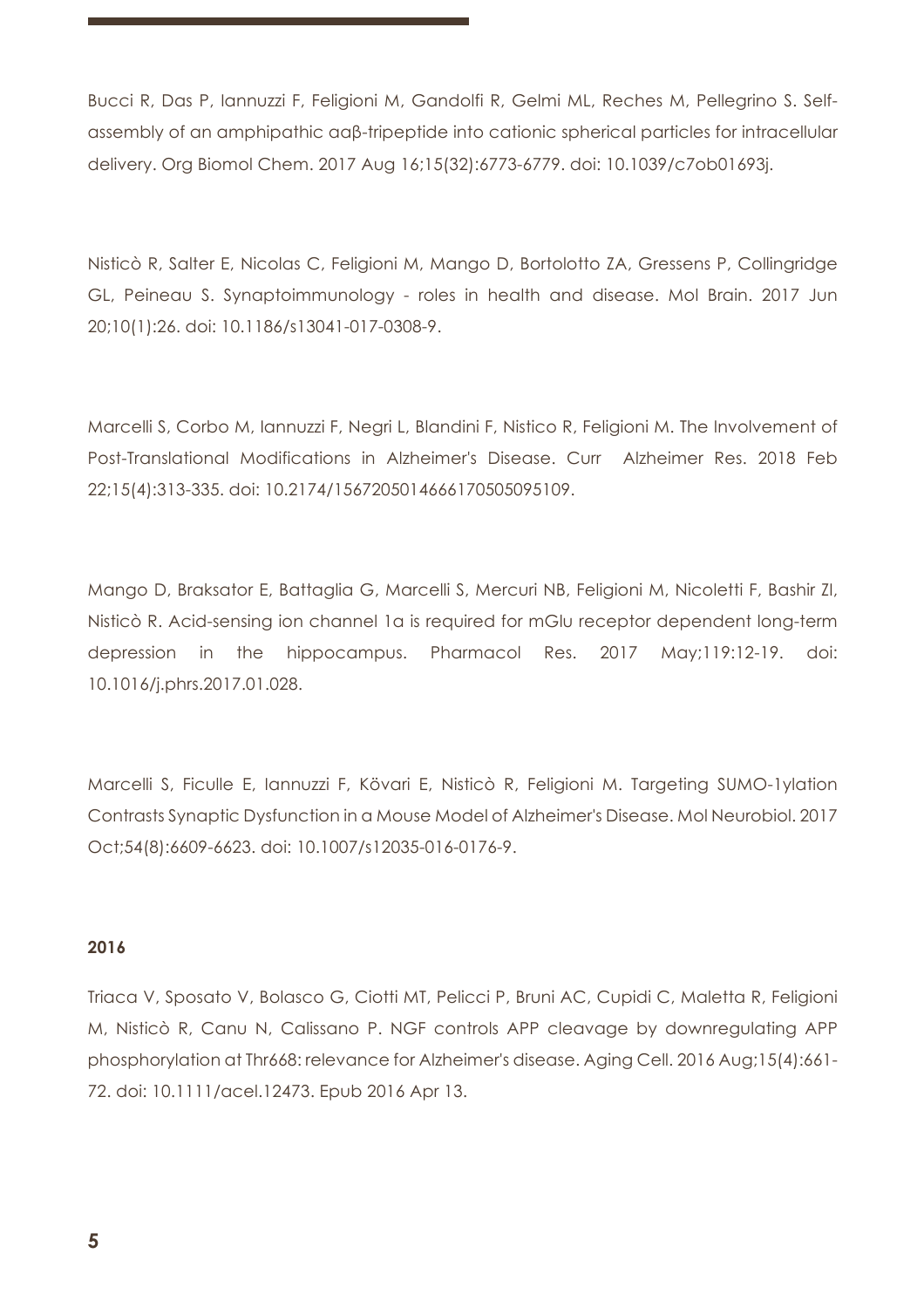Feligioni M, Mango D, Piccinin S, Imbriani P, Iannuzzi F, Caruso A, De Angelis F, Blandini F, Mercuri NB, Pisani A, Nisticò R. Subtle alterations of excitatory transmission are linked to presynaptic changes in the hippocampus of PINK1-deficient mice. Synapse. 2016 Jun;70(6):223-30. doi: 10.1002/syn.21894.

Schepisi C, Pignataro A, Doronzio SS, Piccinin S, Ferraina C, Di Prisco S, Feligioni M, Pittaluga A, Mercuri NB, Ammassari-Teule M, Nisticò R, Nencini P. Inhibition of hippocampal plasticity in rats performing contrafreeloading for water under repeated administrations of pramipexole. Psychopharmacology (Berl). 2016 Feb;233(4):727-37. doi: 10.1007/s00213-015- 4150-4.

#### **2015**

Feligioni M, Marcelli S, Knock E, Nadeem U, Arancio O, Fraser PE. SUMO modulation of protein

aggregation and degradation. AIMS Molecular Science, 2(4): 382-410 doi: 10.3934/molsci.2015.4.382

Nisticò R, Florenzano F, Mango D, Ferraina C, Grilli M, Di Prisco S, Nobili A, Saccucci S, D'Amelio M, Morbin M, Marchi M, Mercuri NB, Davis RJ, Pittaluga A, Feligioni M. Presynaptic c-Jun N-terminal Kinase 2 regulates NMDA receptor-dependent glutamate release. Sci Rep. 2015 Mar 12;5:9035. doi: 10.1038/srep09035.

Corsetti V, Florenzano F, Atlante A, Bobba A, Ciotti MT, Natale F, Della Valle F, Borreca A, Manca A, Meli G, Ferraina C, Feligioni M, D'Aguanno S, Bussani R, Ammassari-Teule M, Nicolin V, Calissano P, Amadoro G. NH2-truncated human tau induces deregulated mitophagy in neurons by aberrant recruitment of Parkin and UCHL-1: implications in Alzheimer's disease. Hum Mol Genet. 2015 Jun 1;24(11):3058-81. doi: 10.1093/hmg/ddv059.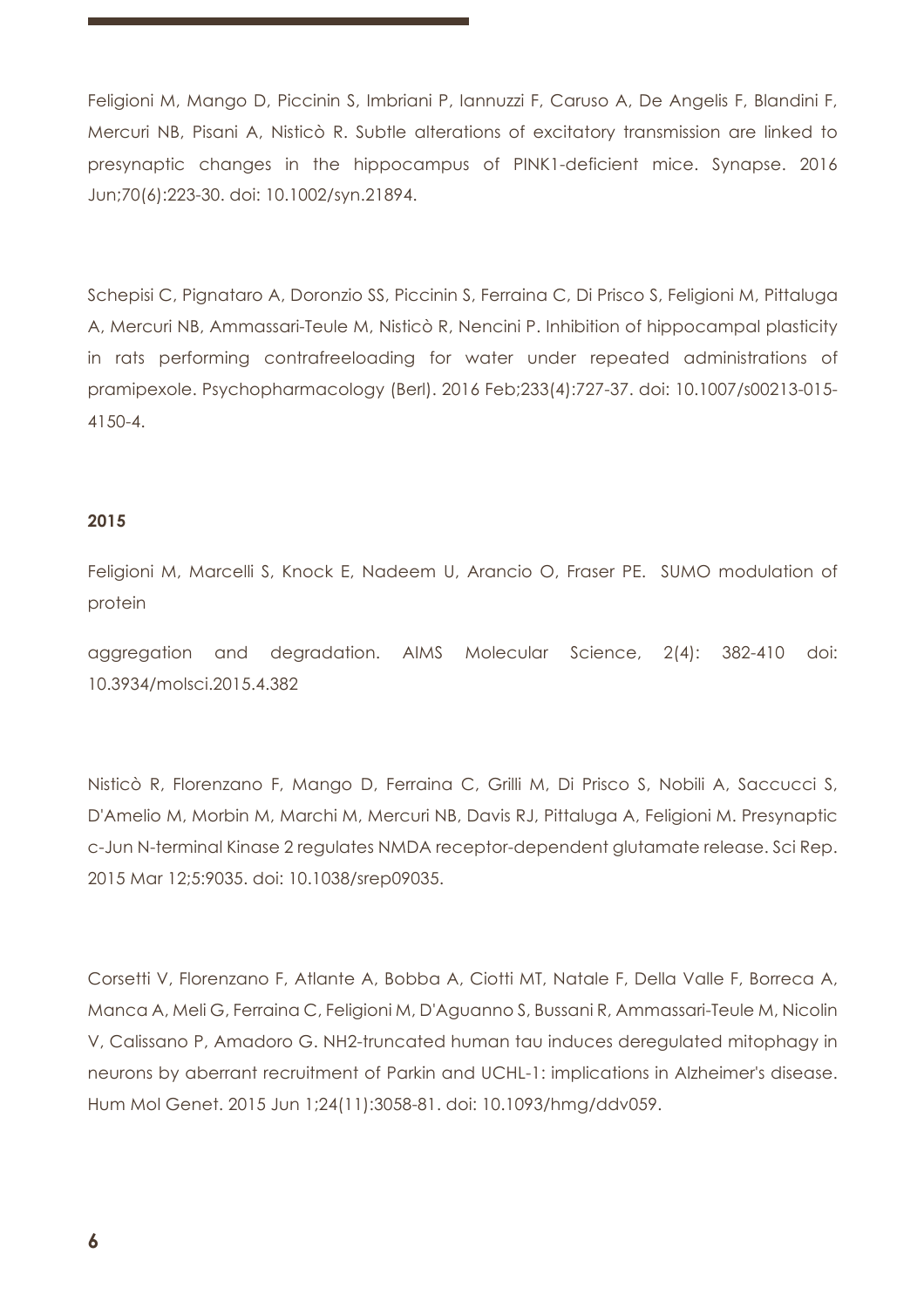## **2014**

Nistico' R, Piccinin S, Schepisi C, Ferraina C, Laurenza M, Mango D, Graziani M, Nicoletti F, Mercuri NB, Feligioni M. Pharmacological modulation of long-term potentiation in animal models of Alzheimer''s disease. J Biol Regul Homeost Agents. 2013 Apr-Jun;27(2 Suppl):37-47.

Nisticò R, Ferraina C, Marconi V, Blandini F, Negri L, Egebjerg J, Feligioni M. Age-related changes of protein SUMOylation balance in the AβPP Tg2576 mouse model of Alzheimer's disease. Front Pharmacol. 2014 Apr 7;5:63. doi: 10.3389/fphar.2014.00063. eCollection 2014.

Mango D, Barbato G, Piccirilli S, Panico MB, Feligioni M, Schepisi C, Graziani M, Porrini V, Benarese M, Lanzillotta A, Pizzi M, Pieraccini S, Sironi M, Blandini F, Nicoletti F, Mercuri NB, Imbimbo BP, Nisticò R. Electrophysiological and metabolic effects of CHF5074 in the hippocampus: protection against in vitro ischemia. Pharmacol Res. 2014 Mar;81:83-90. doi: 10.1016/j.phrs.2014.02.010.

## **2013**

Feligioni M, Mattson MP, Nisticò R. SUMOylation in neuroplasticity and neurological disorders. Neuromolecular Med. 2013 Dec;15(4):637-8.

Nisticò R, Mori F, Feligioni M, Nicoletti F, Centonze D. Synaptic plasticity in multiple sclerosis and in experimental autoimmune encephalomyelitis. Philos Trans R Soc Lond B Biol Sci. 2013 Dec 2;369(1633):20130162. doi: 10.1098/rstb.2013.0162. Print 2014 Jan 5.

Federici M, Latagliata EC, Ledonne A, Rizzo FR, Feligioni M, Sulzer D, Dunn M, Sames D, Gu H, Nisticò R, Puglisi-Allegra S, Mercuri NB. Paradoxical abatement of striatal dopaminergic transmission by cocaine and methylphenidate. J Biol Chem. 2014 Jan 3;289(1):264-74. doi: 10.1074/jbc.M113.495499. Epub 2013 Nov 26.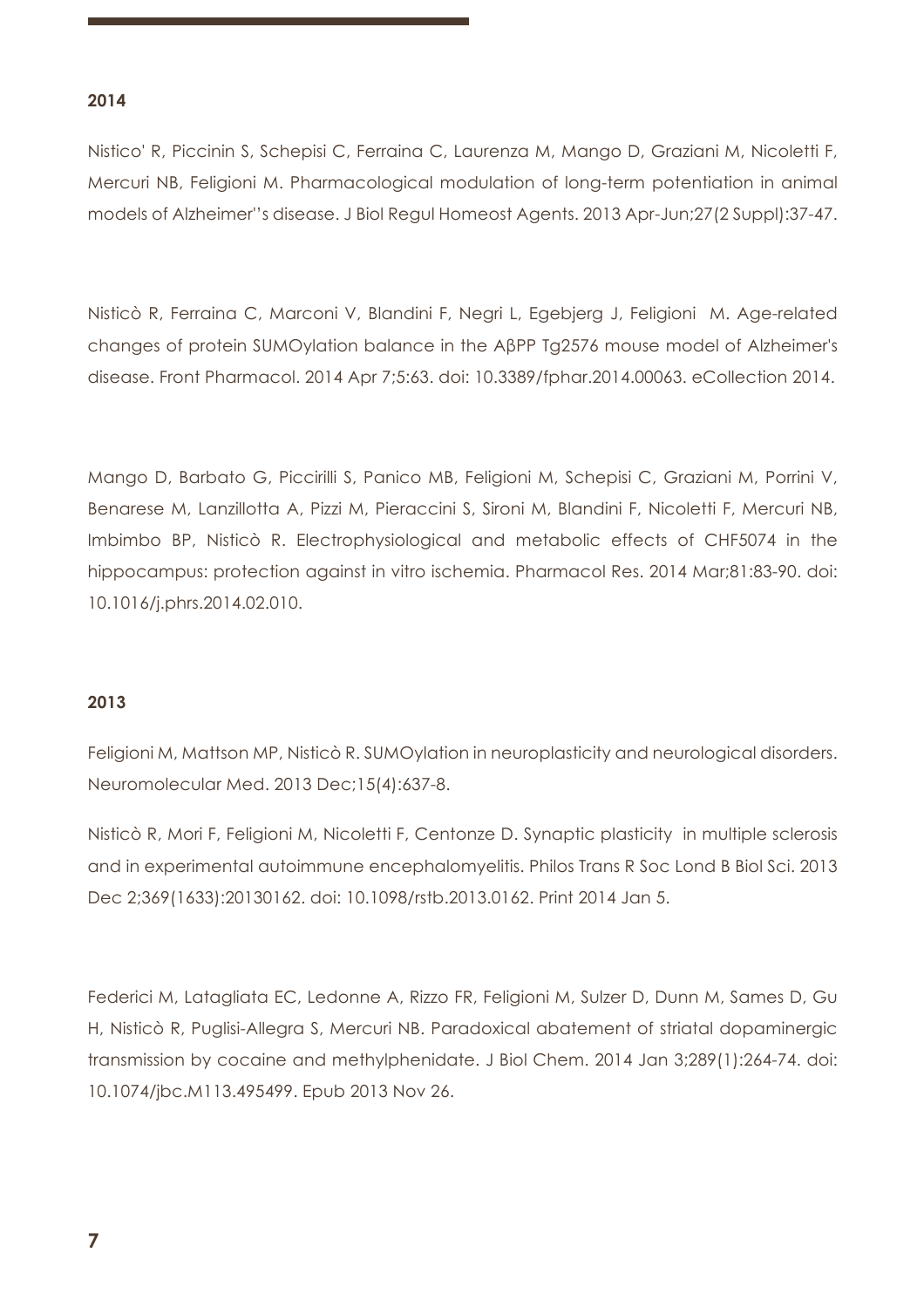Novakovic D, Feligioni M, Scaccianoce S, Caruso A, Piccinin S, Schepisi C, Errico F, Mercuri NB, Nicoletti F, Nisticò R. Profile of gantenerumab and its potential in the treatment of Alzheimer's disease. Drug Des Devel Ther. 2013 Nov 13;7:1359-64. doi: 10.2147/DDDT.S53401. eCollection 2013.

Feligioni M, Nisticò R. SUMO: a (oxidative) stressed protein. Neuromolecular Med. 2013 Dec;15(4):707-19. doi: 10.1007/s12017-013-8266-6.

Pignatelli M, Feligioni M, Piccinin S, Molinaro G, Nicoletti F, Nisticò R. Synaptic plasticity as a therapeutic target in the treatment of autism-related single-gene disorders. Curr Pharm Des. 2013;19(36):6480-90.

Nisticò R, Mango D, Mandolesi G, Piccinin S, Berretta N, Pignatelli M, Feligioni M, Musella A, Gentile A, Mori F, Bernardi G, Nicoletti F, Mercuri NB, Centonze D. Inflammation subverts hippocampal synaptic plasticity in experimental multiple sclerosis. PLoS One. 2013;8(1):e54666. doi: 10.1371/journal.pone.0054666.

Grilli M, Summa M, Salamone A, Olivero G, Zappettini S, Di Prisco S, Feligioni M, Usai C, Pittaluga A, Marchi M. In vitro exposure to nicotine induces endocytosis of presynaptic AMPA receptors modulating dopamine release in rat nucleus accumbens nerve terminals. Neuropharmacology. 2012 Oct;63(5):916-26. doi: 10.1016/j.neuropharm.2012.06.049.

Pignatelli M, Vollmayr B, Richter SH, Middei S, Matrisciano F, Molinaro G, Nasca C, Battaglia G, Ammassari-Teule M, Feligioni M, Nisticò R, Nicoletti F, Gass P. Enhanced mGlu5-receptor dependent long-term depression at the Schaffer collateral-CA1 synapse of congenitally learned helpless rats. Neuropharmacology. 2013 Mar;66:339-47. doi: 10.1016/j.neuropharm.2012.05.046.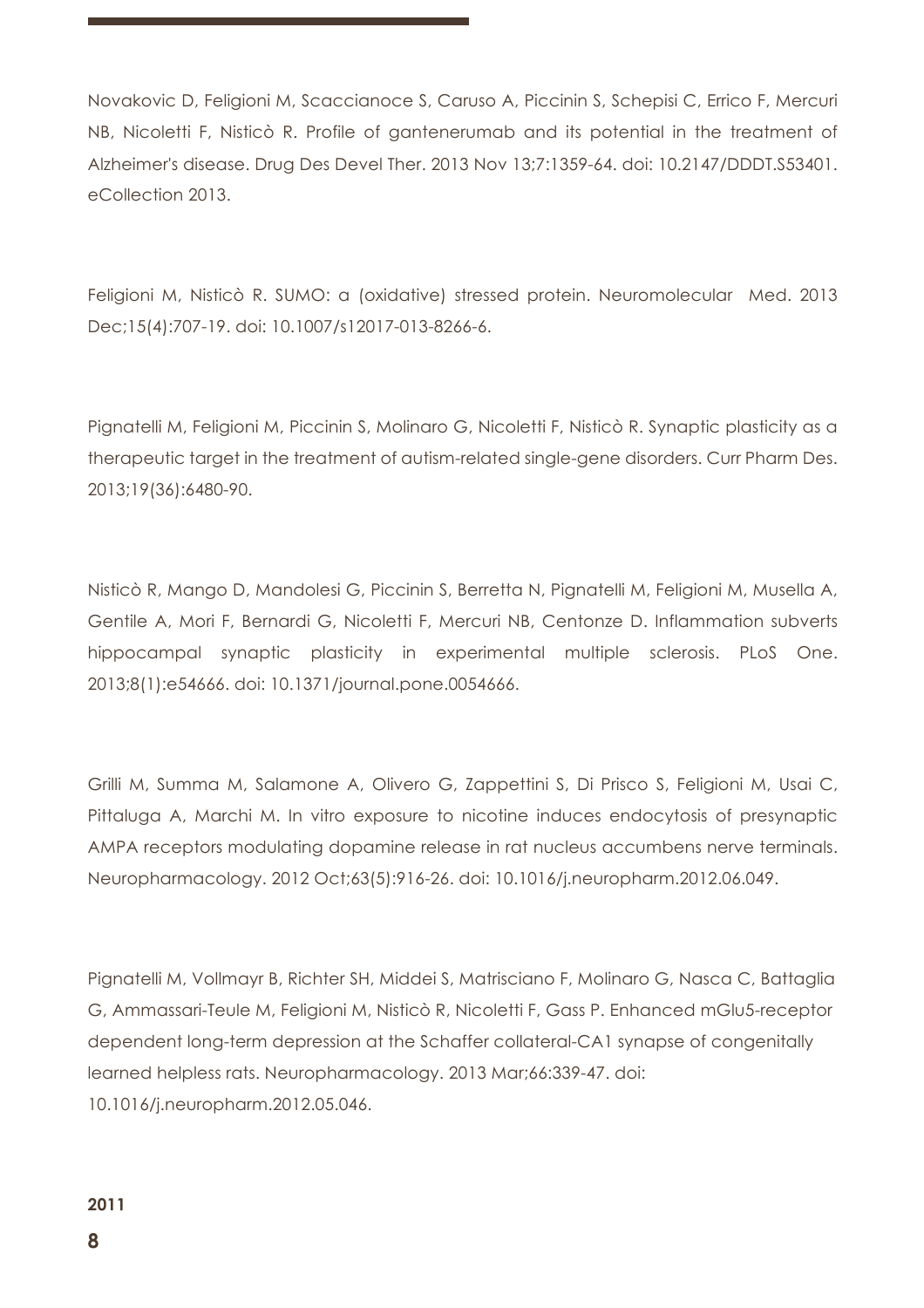Feligioni M, Brambilla E, Camassa A, Sclip A, Arnaboldi A, Morelli F, Antoniou X, Borsello T. Crosstalk between JNK and SUMO signaling pathways: deSUMOylation is protective against H2O2-induced cell injury. PLoS One. 2011;6(12):e28185. doi: 10.1371/journal.pone.0028185.

Sclip A, Antoniou X, Colombo A, Camici GG, Pozzi L, Cardinetti D, Feligioni M, Veglianese P, Bahlmann FH, Cervo L, Balducci C, Costa C, Tozzi A, Calabresi P, Forloni G, Borsello T. c-Jun N-terminal kinase regulates soluble Aβ oligomers and cognitive impairment in AD mouse model. J Biol Chem. 2011 Dec 23;286(51):43871-80. doi: 10.1074/jbc.M111.297515.

Feligioni M, Nishimune A, Henley JM. Protein SUMOylation modulates calcium influx and glutamate release from presynaptic terminals. Eur J Neurosci. 2009 Apr;29(7):1348-56. doi: 10.1111/j.1460-9568.2009.06692.x.

Kantamneni S, Holman D, Wilkinson KA, Corrêa SA, Feligioni M, Ogden S, Fraser W, Nishimune A, Henley JM. GISP binding to TSG101 increases GABA receptor stability by down-regulating ESCRT-mediated lysosomal degradation. J Neurochem. 2008 Oct;107(1):86-95. doi: 10.1111/j.1471-4159.2008.05580.x.

Musante V, Neri E, Feligioni M, Puliti A, Pedrazzi M, Conti V, Usai C, Diaspro A, Ravazzolo R, Henley JM, Battaglia G, Pittaluga A. Presynaptic mGlu1 and mGlu5 autoreceptors facilitate glutamate exocytosis from mouse cortical nerve endings. Neuropharmacology. 2008 Sep;55(4):474-82. doi:

10.1016/j.neuropharm.2008.06.056. Epub 2008 Jul 3.

Feligioni M, Holman D, Haglerod C, Davanger S, Henley JM. Ultrastructural localisation and differential agonist-induced regulation of AMPA and kainate receptors present at the presynaptic active zone and postsynaptic density. J Neurochem. 2006 Oct;99(2):549-60. Epub 2006 Aug 11.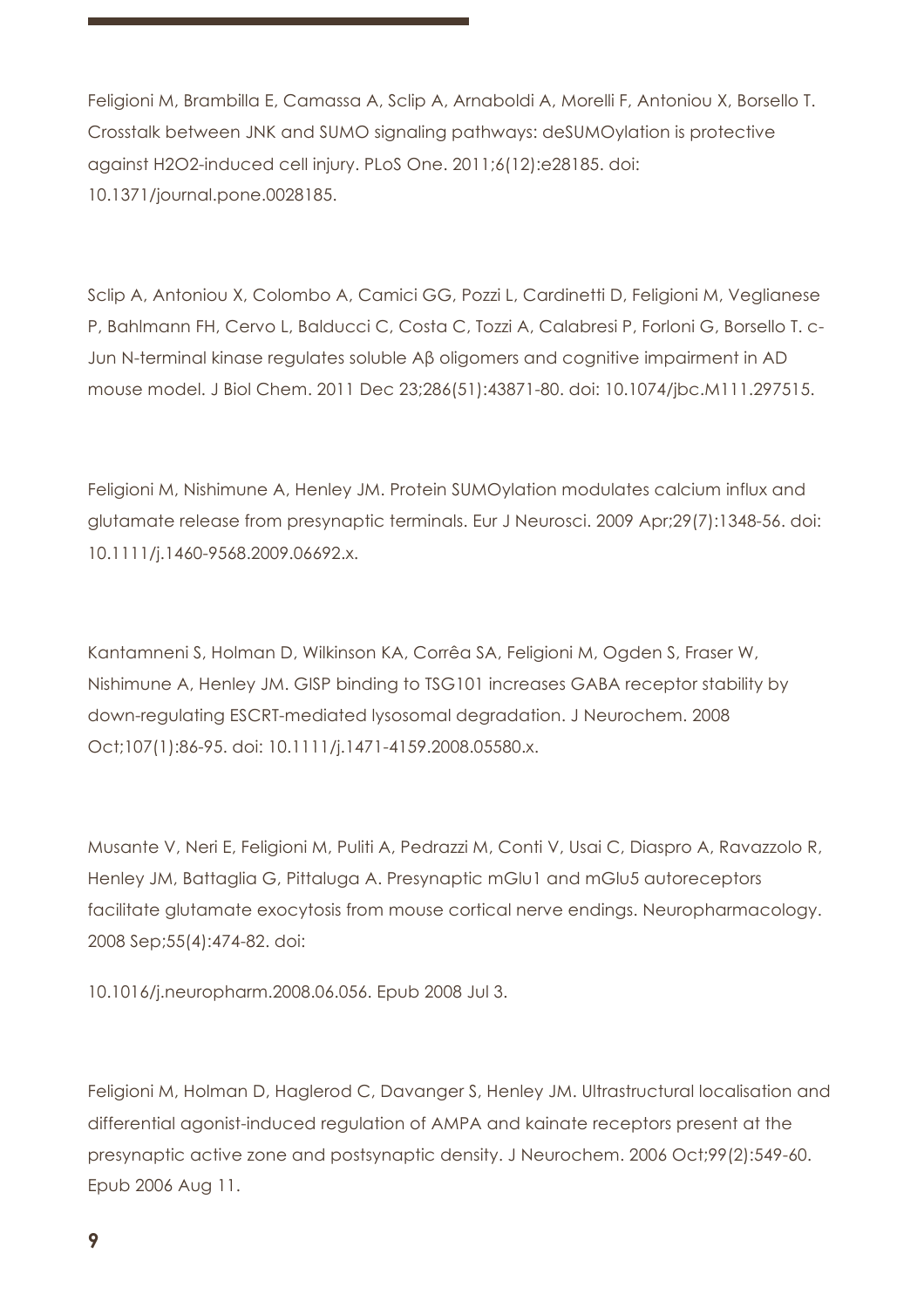Holman D, Feligioni M, Henley JM. Differential redistribution of native AMPA receptor complexes following LTD induction in acute hippocampal slices. Neuropharmacology. 2007 Jan;52(1):92-9.

Longordo F, Feligioni M, Chiaramonte G, Sbaffi PF, Raiteri M, Pittaluga A. The human immunodeficiency virus-1 protein transactivator of transcription up-regulates N-methyl-Daspartate receptor function by acting at metabotropic glutamate receptor 1 receptors coexisting on human and rat brain noradrenergic neurones. J Pharmacol Exp Ther. 2006 Jun;317(3):1097-105.

Pittaluga A, Feligioni M, Longordo F, Luccini E, Raiteri M. Trafficking of presynaptic AMPA receptors mediating neurotransmitter release: neuronal selectivity and relationships with sensitivity to cyclothiazide. Neuropharmacology. 2006 Mar;50(3):286-96.

Pittaluga A, Segantini D, Feligioni M, Raiteri M. Extracellular protons differentially potentiate the responses of native AMPA receptor subtypes regulating neurotransmitter release. Br J Pharmacol. 2005 Jan;144(2):293-9.

Pittaluga A, Feligioni M, Longordo F, Arvigo M, Raiteri M. Somatostatin-induced activation and up-regulation of N-methyl-D-aspartate receptor function: mediation through calmodulin-dependent protein kinase II, phospholipase C, protein kinase C, and tyrosine kinase in hippocampal noradrenergic nerve endings. J Pharmacol Exp Ther. 2005 Apr;313(1):242-9.

Feligioni M, Raiteri L, Pattarini R, Grilli M, Bruzzone S, Cavazzani P, Raiteri M, Pittaluga A. The human immunodeficiency virus-1 protein Tat and its discrete fragments evoke selective release of acetylcholine from human and rat cerebrocortical terminals through speciesspecific mechanisms. J Neurosci. 2003 Jul 30;23(17):6810-8.